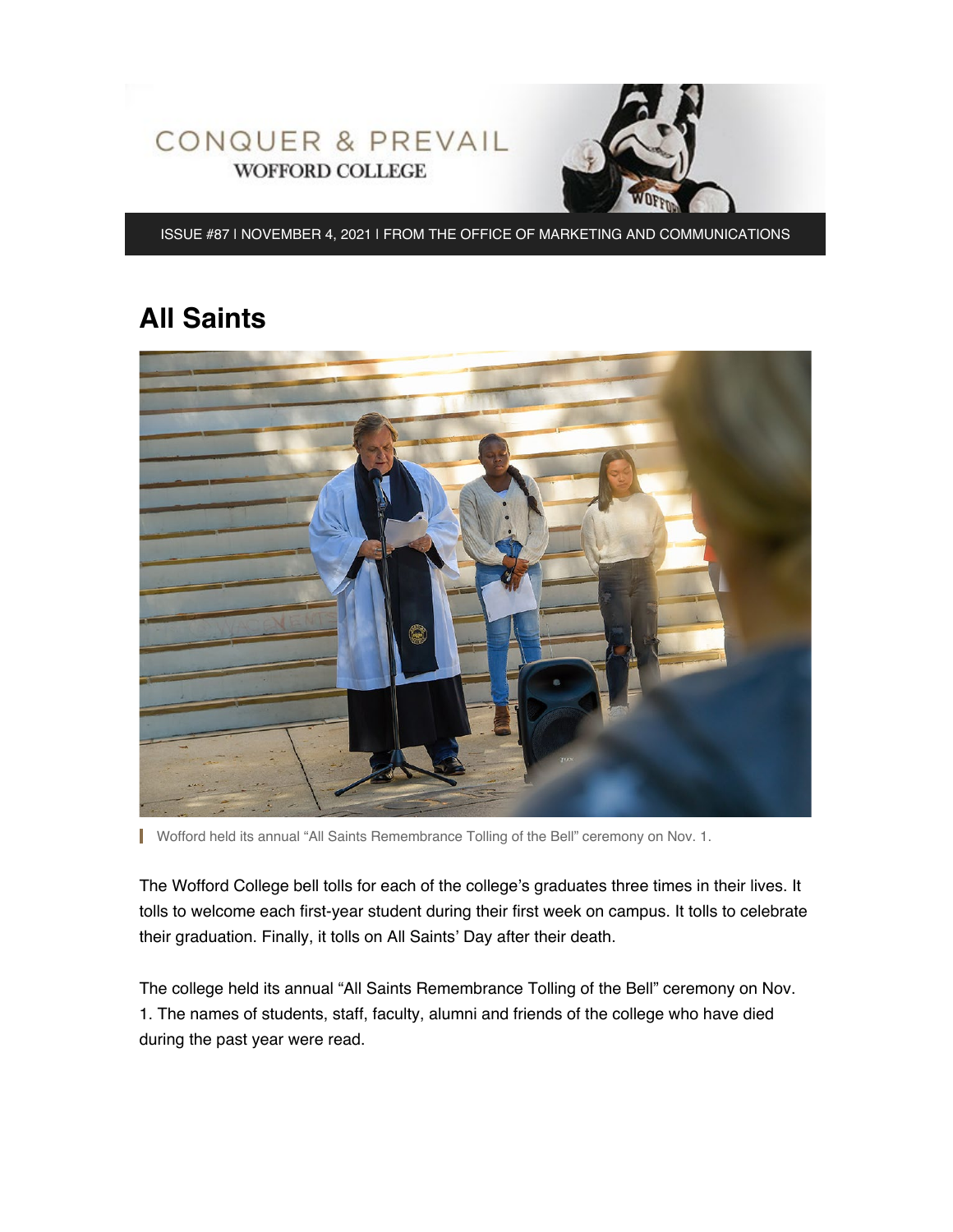The Rev. Dr. Ron Robinson, the college's Perkins-Prothro Chaplain and Professor of Religion, shared a familiar reminder to those attending the ceremony: "What matters is how we live between the tolls."

The bell tolled 150 times.

**[Read the list of those remembered.](https://www.wofford.edu/about/news/news-archives/2021/all-saints)**

# **A Day for Wofford**



Join alumni, students, parents, faculty, staff and friends of the college Tuesday, Nov. 9 for A Day for Wofford! It's a 24-hour giving event to celebrate the collective impact of Terriers. Give \$56.50 and get a pair of Wofford socks! To share on your social media and help spread the impact, **[get the #ADayForWofford social media kit.](https://advance.wofford.edu/portal/adayforwofford2021)**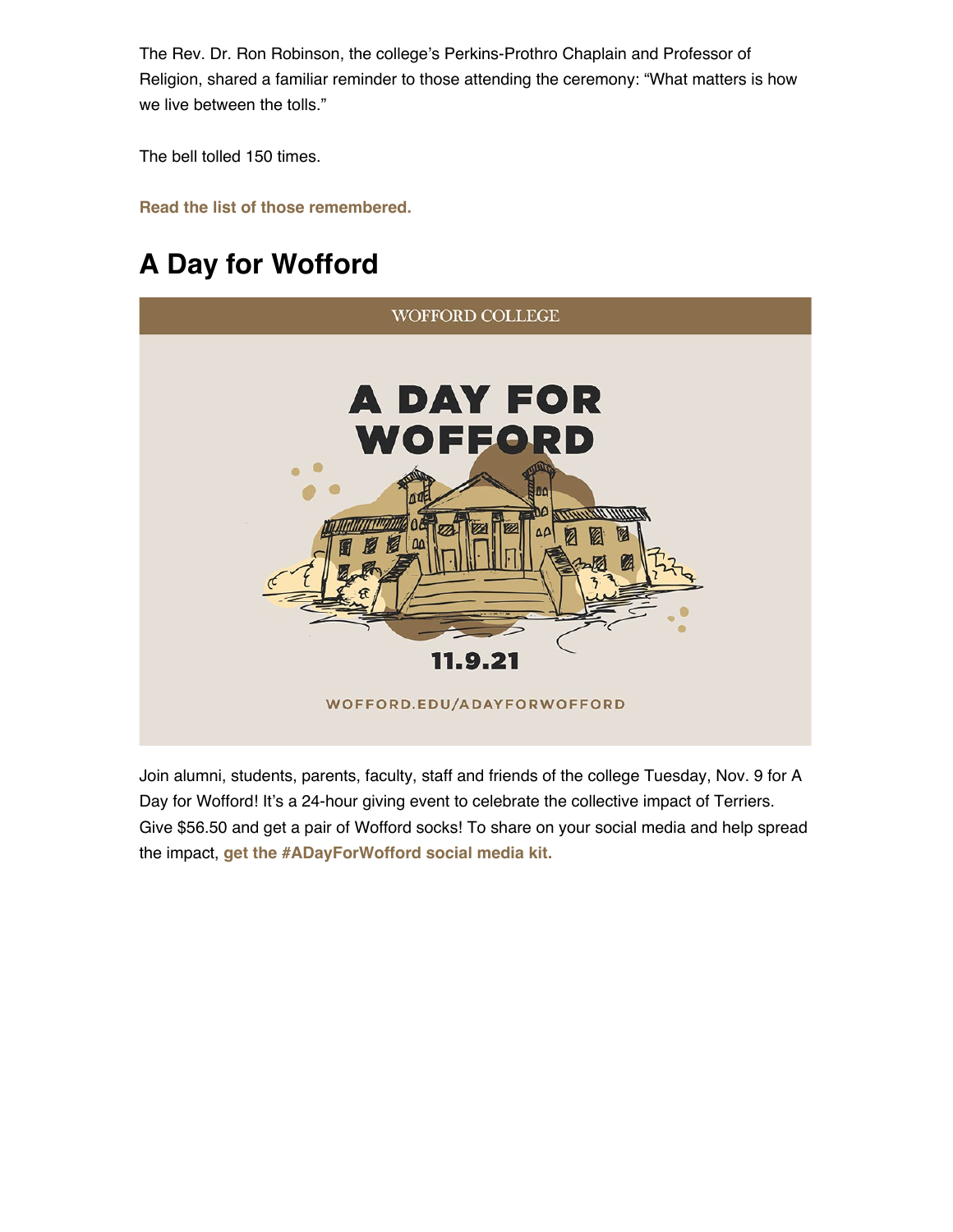### **'Paper Bullets'**



**Historian, author Jeffrey Jackson to discuss book that's receiving high praise** 

Jeffrey Jackson simply describes his latest book as "a World War II story you've never heard before." It's a story that's being heralded for how it documents courage and inspires. It's about love. It's also an example of empathy.

"Paper Bullets" offers a ground-level view of history through the story of Lucy Schwob and Suzanne Malherbe. They were avant-garde artists, stepsisters and lesbian partners who risked their lives while defying the Nazis.

Schwob and Malherbe have gained attention over the past two decades as their art has received recognition. Jackson says they were known Nazi resistors, but the full extent of their story hadn't been told.

"No one did a deep dive," says Jackson, an author, historian and professor of history at Rhodes College in Memphis, Tennessee. "No one had written anything substantial about their wartime activity."

Jackson is going to discuss the book with Wofford College students and others participating in a Zoom discussion at 7 p.m. on Monday, Nov. 8. **[Register here](https://wofford.zoom.us/webinar/register/WN_DvdAqQPHQluldKjGEHzGNQ)**. The event is being hosted by the LGBTerriers and the Wofford College Office of Equity, Diversity and Inclusion.

#### **[READ MORE](https://www.wofford.edu/about/news/news-archives/2021/paper-bullets)**